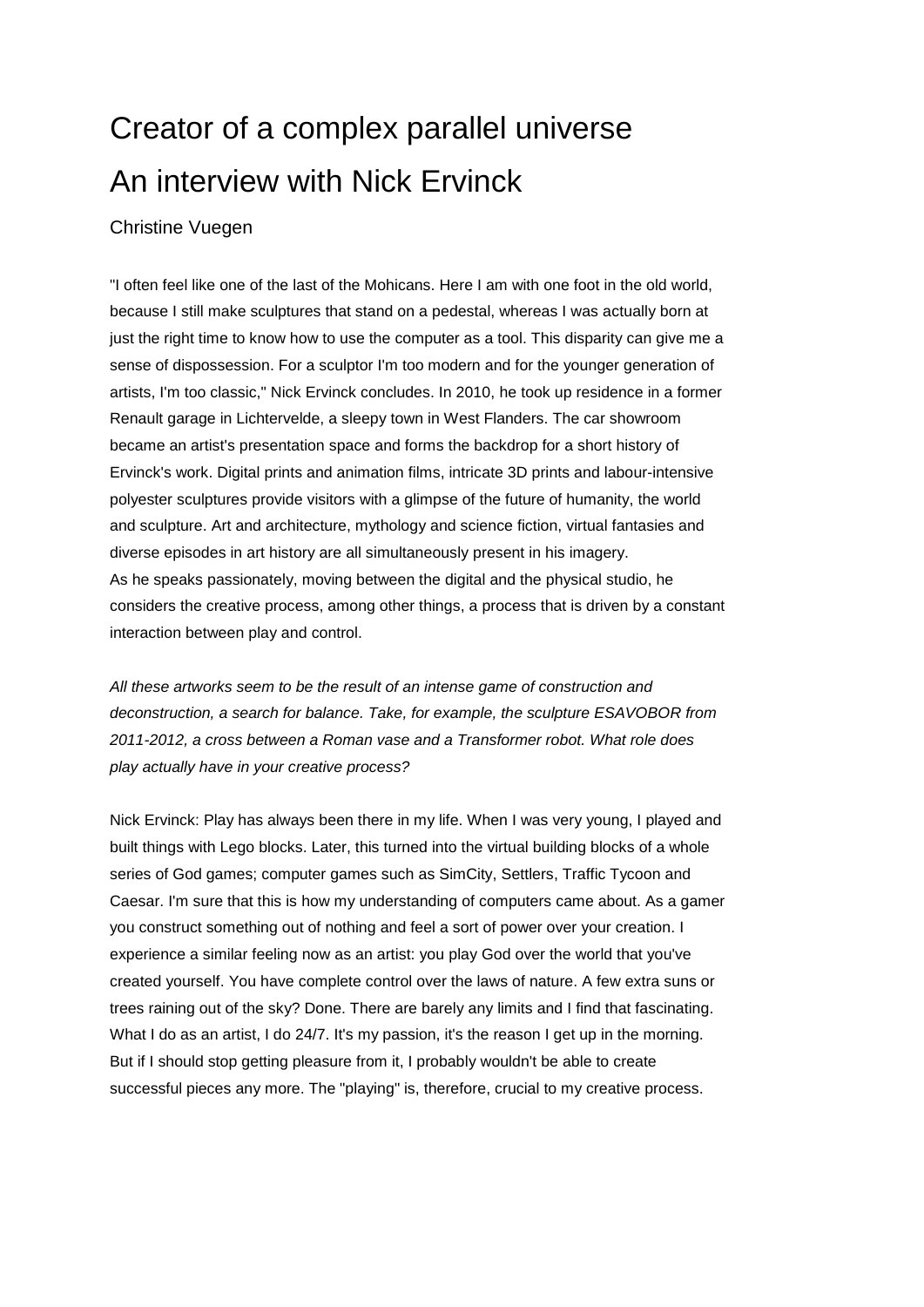*How did you get from computer games to the visual arts? These days, you conjure intriguing universes but in an earlier interview, I read, much to my amazement, that your original ambition was to be an accountant...* 

Yes, I wanted to be an accountant. What possessed me back then, I have no idea. Art was never a topic in our home. I never visited museums in my youth. I was often creative but making the leap into art was certainly not easy. I started off studying economics but, fortunately, this subject soon lost its appeal for me. Architecture has always fascinated me, so it was my first choice when I switched to art school. But the lessons on perspective theory didn't interest me and the scale models I made were not always feasible because I wanted to go beyond what was being offered to me on the course. In retrospect, I did develop spatial awareness through taking these boring classes. After a year, I switched to ceramics and graphic design. When I discovered software such as Photoshop, a whole new world opened up to me. I suddenly realised that you can do a lot more with a computer than just play games. When I was 18, therefore, I looked for an art course where everything was allowed. A utopian idea, of course, but in fact I ended up on a very multifaceted course. I studied 3D multimedia at Ghent Academy. There we studied subjects such as exhibition design, film and photography. My focus was primarily on performance and video art then, and I played around with computer effects. But I didn't really find my way in this and so I switched to the Mixed Media course. There, I gradually found my feet. I had a dynamic teacher, Danny Matthys, from whom I learned a lot. If a work was in progress, he would secretly move a piece of it so that he could see whether the student noticed that something had changed. Was the student really focused and did he or she see an improvement or had the work suffered? That was our slightly playful method of discussing form, boundaries and possibilities. Another important factor in this course was the interaction with the other students. Every Monday morning, we had a round table discussion in which the students evaluated each other's work and provided feedback. This greatly helped me to mature and taught me how to formulate my vision and how to defend it.

#### *Did you combine handmade sculpture with digital art from the outset?*

Yes, I've always absolutely refused to choose between them. When I look back on my student days, it's obvious to me that I experienced the virtual-physical duality as something utterly logical. This was the endless debate with my teachers: they tried to force me to choose between sculpture and computer science, between the physical and the virtual world. To them, the computer represented speed while sculpture required patience and craftsmanship. I've always been convinced that the strength and richness of my work lies in the fusion of both worlds. The more I work in the virtual world, the more I have the compulsion to manifest these designs in reality and experience them physically.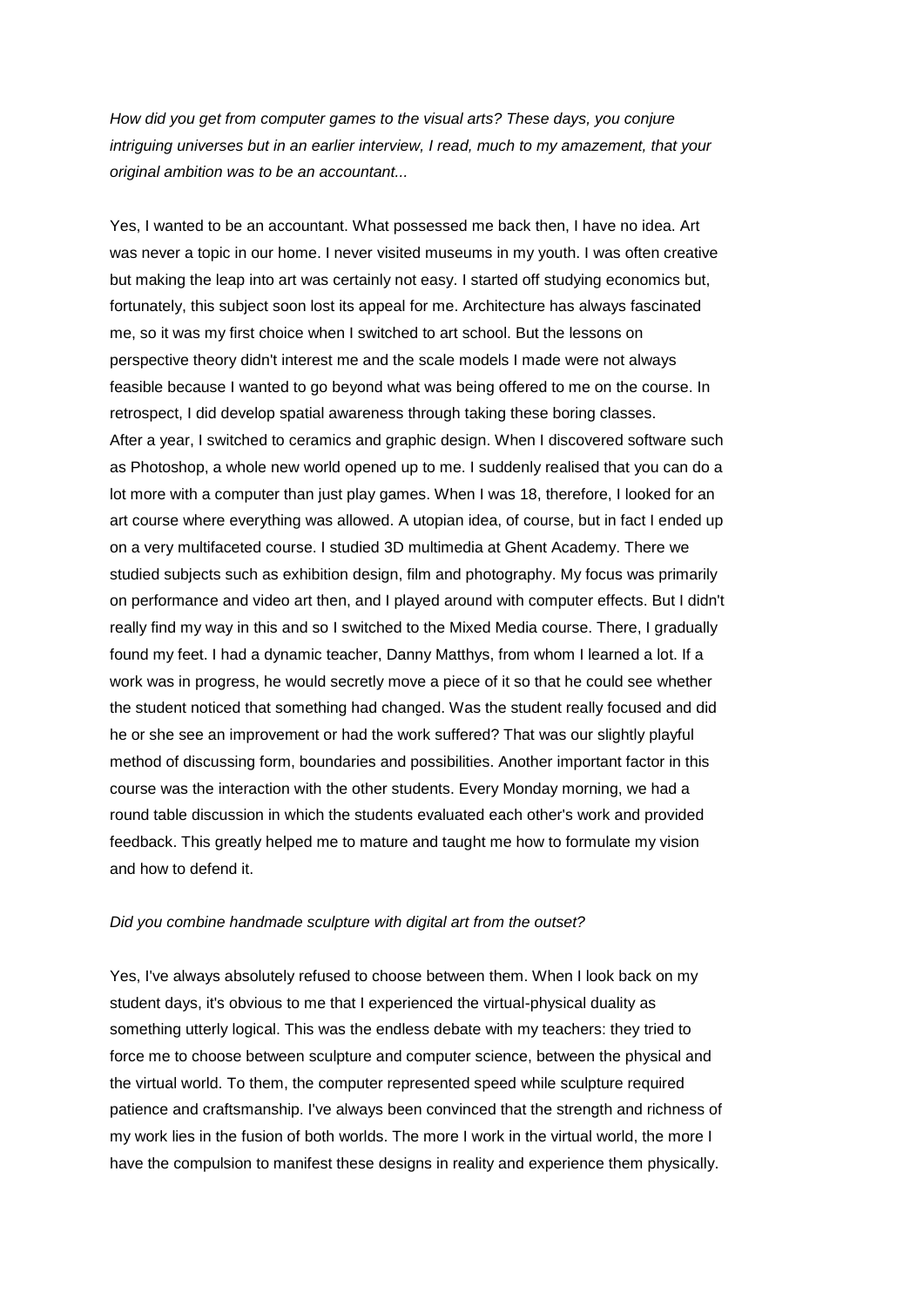I endeavour to do research in the studio that is impossible in the virtual world and conversely to create works in the virtual world that are physically unfeasible. I realise that each world has to be allowed to retain its individuality, so I look for challenges. I play with their constraints and potentials and try to make the most of these. You could describe my work as a cross-fertilisation between the virtual and physical worlds. Digital images constantly contaminate the three-dimensional forms and vice versa.

*Anyone who sees your work instantly notices that you're a perfectionist. Do you also keep a tight rein on your exhibitions in order to lead the spectators into your own personal universe?* 

It's true, I like to be a sort of director, both in my work and in my exhibitions. This has to do with the creative process: at the crossroads of the virtual and the real, new hybrid capabilities emerge, both sculptural and spatial. I can fully exploit these in new experimental spaces. The interplay between an independently created virtual world and the three-dimensional sculptural work opens up new experiential possibilities. So I want to create my own stage setting. Ideally I would like to design the entire space, sculpt it from top to bottom, prevail over it, for example by constructing black boxes to exhibit the work in. This makes the room disappear and even your sense of space because there are no reference points. You stop noticing the difference between virtual and physical art. In the darkness, the sculptures look as though they are floating in a virtual world. By creating a temporal dimension in an exhibition, I can reform and restructure the same work for different presentations over and over again.

*What always surprises me is the extraordinary number of references and associations that are interwoven in one image. Is this deliberate or a natural result of the creative process?* 

My work is full of references to architecture and sculpture, including to the work of Hans Arp, Henry Moore and Barbara Hepworth. Moore was the first artist in the West to incorporate holes in his sculptures not for functional reasons but purely to create empty space. Today, with 3D print technology, which builds by means of layers, you can go further than you could before when all you had as tools were your hands and a chisel. This is very exciting to me. With the help of a computer, you can realise new, organic, experimental and negative spaces, so that sculptures are created within sculptures. I don't just use the technology of 3D printing but also look at how I can flirt with it, how I can transcend its limitations. To this end, I focus on the tension between "blobs" and "boxes", which manifests in the course of the digital design process. To put it simply, blobs are round shapes and boxes are angular shapes. This is primarily about the contrast between the virtual and the physical, the feminine and the masculine. If I force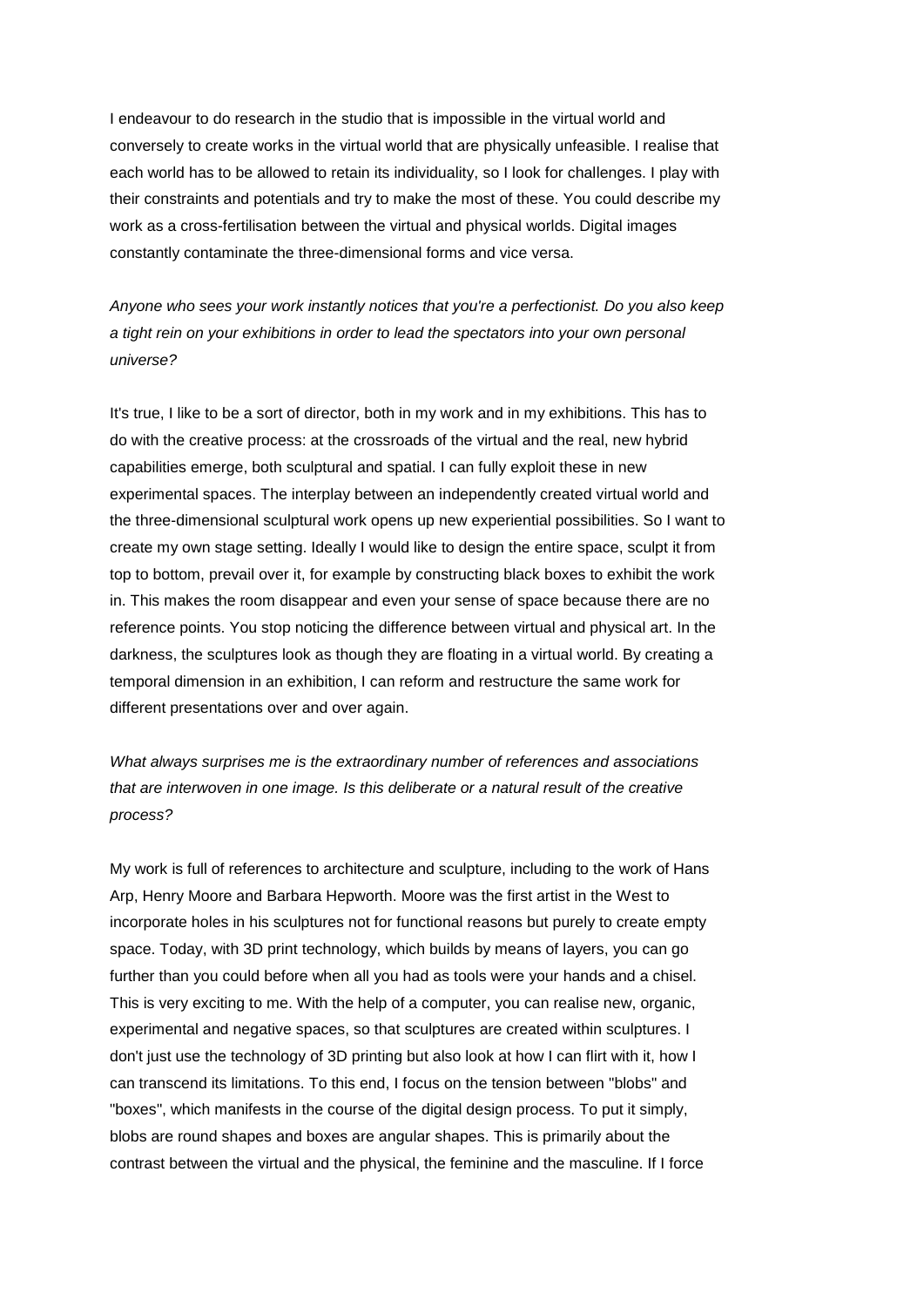the tension between these two poles, I perceive that as a fight and a hug simultaneously. Organic, geometric, liquid and solid: the completed forms demonstrate sculpture as a cross-over, as a visual hybrid.

## *There's a lot of poetry in your art. How do you reconcile poetry with the programmed nature of a computer?*

I don't programme anything. I usually use the Autodesk 3ds Max software for designing but all my designs to date have been drawn manually, without programming anything or using algorithms. So for me, poetry is not in opposition to digital design. In fact, the computer makes this associative thinking possible. It does require a different attitude to digital design. A traditional sculptor or architect starts with a sketch, makes a scale model and then turns this into the finished sculpture or building. The computer allows for a different way of designing and, furthermore, is much faster.

I don't just sit around thinking up ideas that I then set down meticulously. If I had to only work that way, then there would be little challenge in it for me. I'm also fascinated by the way that the computer influences my designs. There's something human about it because of the unpredictability of the way the software metamorphoses my input and my humanity into forms. This input is not an order but more of an interaction. And this enables the work to grow and evolve, sometimes in a different direction from the one I originally planned. For SNIBURTAD (2011-2012), for example, the inspiration was Rubens. I used some silhouettes of voluptuous women from his paintings and played with these curves in the computer, searching for the right composition. I actually see the computer as an extension of my body: an external hard drive in which I save all my images in order to create extra space in my head.

#### *Is designing a long process?*

Sometimes I design, together with my assistants, two to three hundred versions of a sculpture to then choose two of them, amalgamate them and once again draw out something new. There can be armies of variants, complete with all sorts of options and potential roads to take, in the realisation of an idea. In a sense, I'm searching for the ultimate form - at least, a form that can't be improved at that stage in the evolution of my work. I can then make something else but the point is, nothing better in that specific form. IKRAUSIM is a perfect example of this personal design quest. For this piece, we made at least eight hundred preliminary studies before I found a design good enough to take further. So I'm not the type of artist who wakes up in the night with a brilliant concept that keeps me awake until I've put everything down in my notebook. The creative process isn't that romantic, at least not in my case. Design is always a process of trial and error.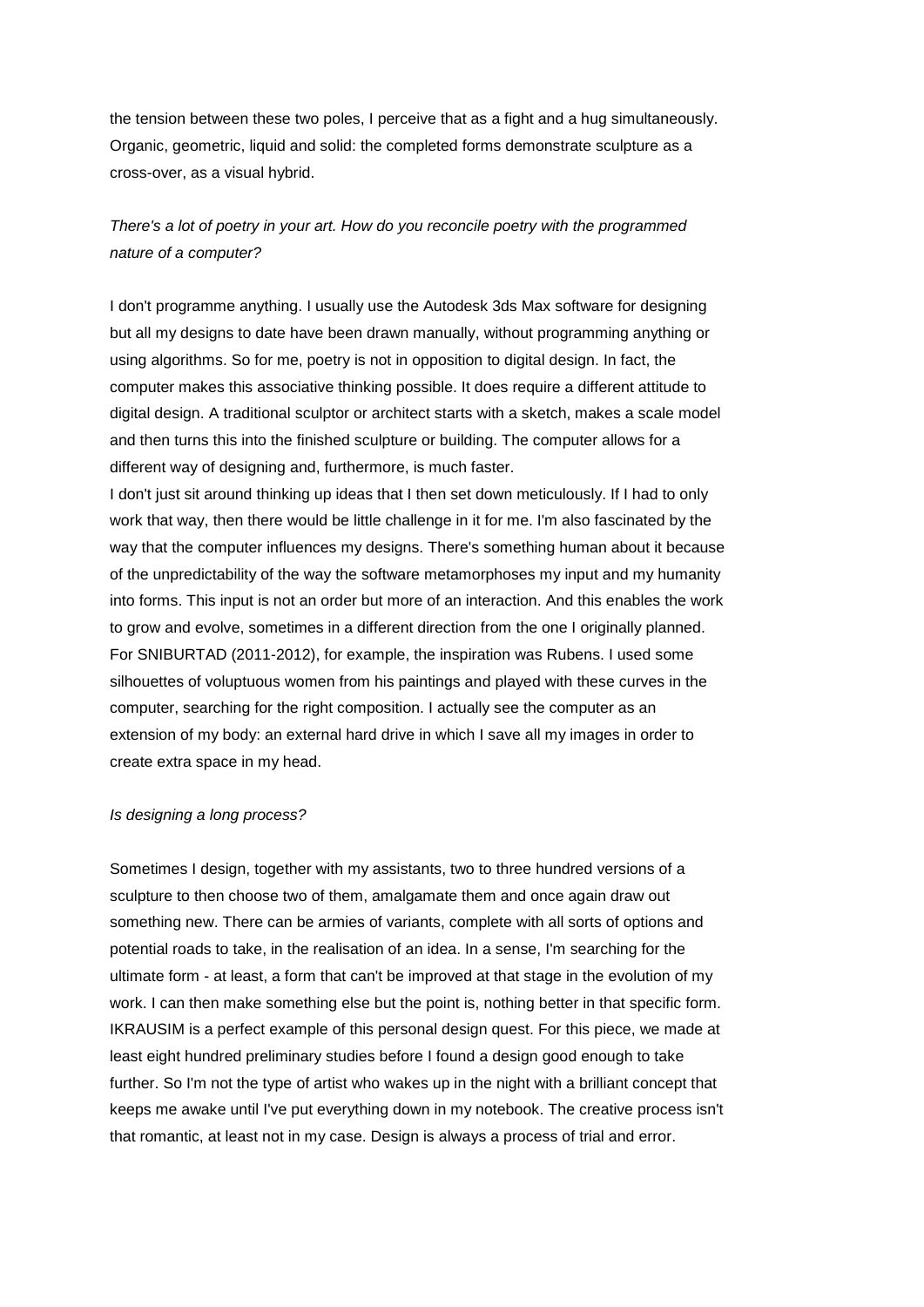## *Hundreds of designs for one sculpture, that's a huge amount. How do you decide when you've found the right composition?*

That's a matter of gut feeling, but at the same time of thinking outside the box and having the nerve to not make obvious choices. There are a few rules that I've made for myself. I try to avoid 90 degree angles and cruciforms, as these seem to represent the rational and mathematical. For example, a flower never has right angles or cruciforms. I'm not a naturalist, but nature is still a great source of inspiration for me. I'm inspired by classic elements such as the wind and tree stumps and, just like the old masters, I look for the dynamics of the human form within them.

## *While your sculptures are organically grown hybrids, they always look extremely precise and balanced. Does this betray a great need to have everything under control?*

Yes, I'm a real control freak. This has a lot to do with the nature of computers and programming languages. It comes down to a structured way of thinking. But control is also necessary if I'm to keep a grip on my digital studio: an expanding archive of over one hundred thousand photographs, shapes and designs that add up to more than five hundred thousand files in total. The archives contain loads of sketches that I want to experiment with, photographs of studio plans, exhibitions, sculptures and virtual preliminary sketches. Along with the massive amount of images that I've collected over the course of time, this archive serves as an inexhaustible source of inspiration.

## *From what you say, I gather that your digital archive is a place to leave your sculptures to mature. It gives you a mental playroom. What about your physical studio?*

For me, it isn't enough to conceive work that can't actually be realised. My happiest moments are when I think up something that I can then execute. That physical space is absolutely essential because only there can the tension between the digital and the real be brought to a head. I want to make increasingly challenging things. Everything I do is about the freedom that I need to preserve in order to be able to create. So it was a conscious decision to set up a studio. The large projects would be impossible without my team and my studio. As an artist, you live and work in isolation but on the other hand, a lot of projects would take a different direction if it wasn't for my team acting as a sounding board and engine.

#### *What drives you to create a parallel universe?*

I continually question what I see, hear and read and what my own interpretation of this is. Just looking is only the start. Not all civilisations represent space in the same way, for the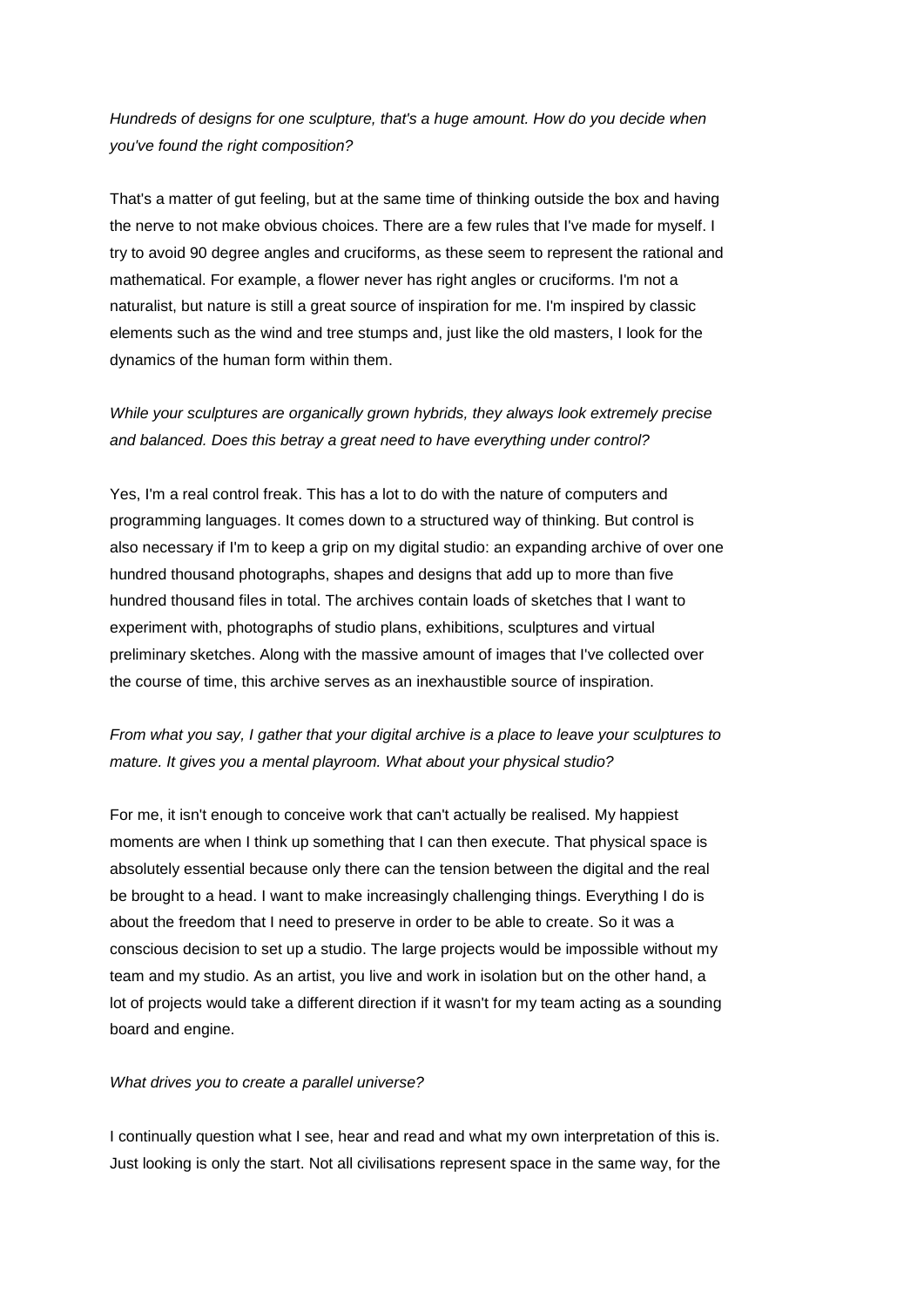simple reason that they don't have the same manner of perceiving it. The mainspring of creation is the need to know, the urge to understand the world. What better way of trying to grasp meaning than to create your own complex world, that in turn can open up other worlds? Another explanation for my desire to create and explore parallel worlds is more psychological. I'm more of a doom and gloom merchant than an artist full of *joie de vivre*, so I can suffer from a troubled spirit. I look for ways to restore balance through my work, although probably unconsciously much of the time.

## *You often make use of other knowledge areas and disciplines, of oriental culture, history and art history. What do these encounters and exchanges mean to you?*

I'm completely obsessed with technology, history, evolution, mutation and what the future may bring. The nice thing about being an artist is that you can dabble in all the different worlds. One good example of this is my NOITATUM project, which is in its late development phase. Recently, I met Dr A.P.M. Ton den Nijs from the Plant Breeding Department of Wageningen University. Through him, I became fascinated by the potential of food manipulation, including through the use of 3D print technology. The sculptures that result from this collaboration have the working title "Plant Mutations". A garden full of mutations is like an archive of the future. I really believe that as an artist, one can be a harbinger of the future.

My past collaborations with surgeons, biologists, archaeologists and ICT consultants were already groundbreaking in this sense. New opportunities arise from such exchanges. AGRIEBORZ, for example, is the result of the productive dialogue between art and science. SINURTAB combines the expertise of old masters with the new technology. IKRAUSIM emerged from the interface of elements of Asian and Western cultures. Each time, I seek to consolidate all these diverse references into one image.

#### *Is it important to you that the viewer is capable of identifying all these points of reference?*

It isn't necessary. Everyone can make their own interpretation. The main thing for me is that a work affects people. I don't expect everyone to know or like the story behind a piece. After Jan Hoet had spent an hour presenting my work in a rest and care home in Diksmuide, a spirited lady of 92 years old approached me. 'I don't understand the sculpture at all', she said, 'but it does make me feel happy'. If an artwork says everything upfront, then it's boring because viewers can't project anything of themselves into the work. All good art has to have a touch of the inexplicable.

Personally, of course I find it exciting to play with different meanings. The technical, associative and narrative layers are really important to me. As an artist, you're going to carry some intellectual baggage and cultural heritage with you. So it's inevitable that this baggage will seep into your work: it's impossible to disconnect it from the creative